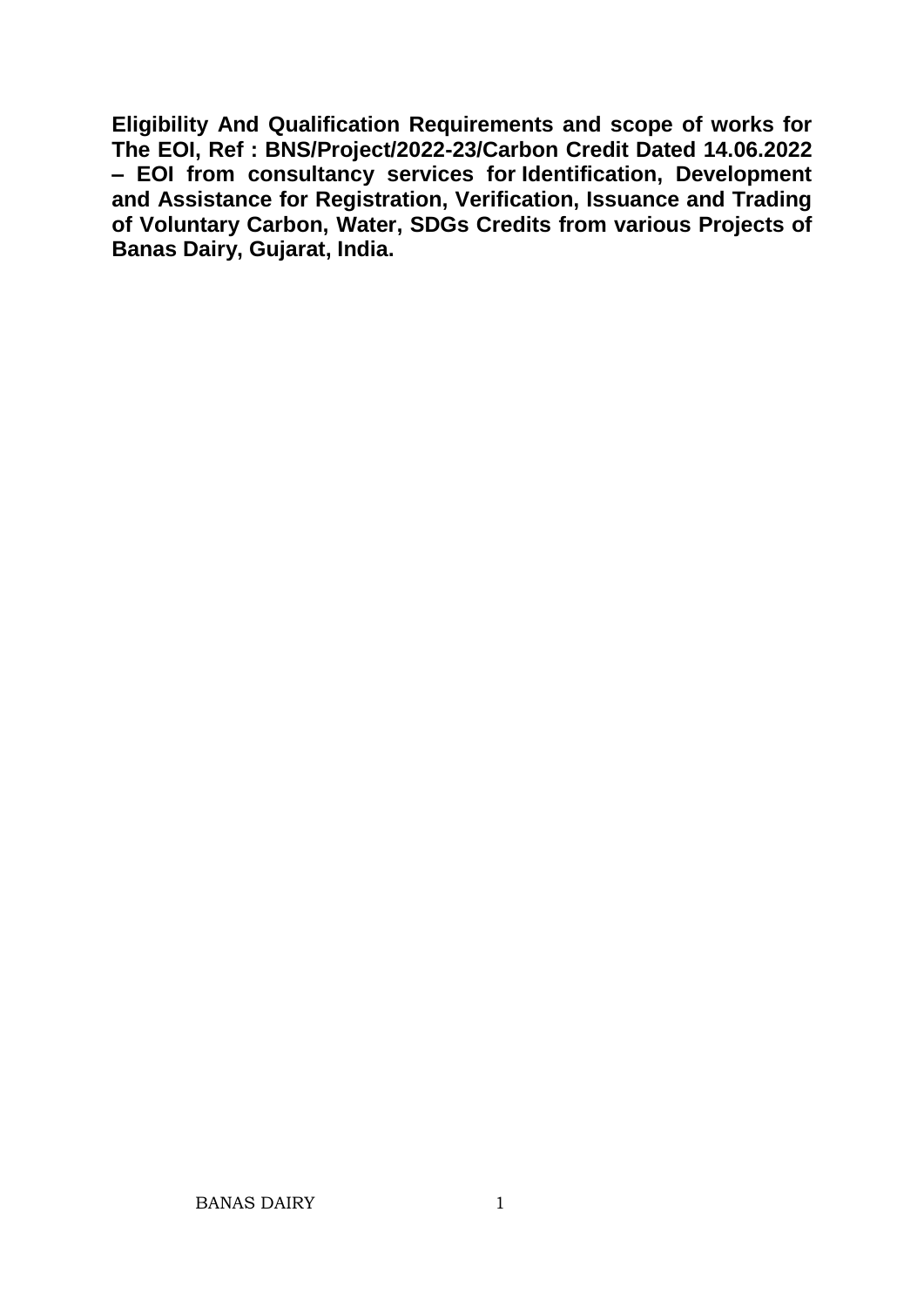

**BANASKANTHA DISTRICT CO-OP. MILK PRODUCERS' UNION LTD.**

BANAS DAIRY, PB NO 20, PALANPUR –385001, DIST: BANASKANTHA, GUJARAT PHONE : 253881-85..FAX : 02742-252723

Ref: BNS/Project/2022-23/Carbon Credit 15.06.2022

#### **Expression of Interest**

Banas Dairy invites expression interest from recognized and accredited firms/ agencies for providing following services:

Consultancy services for Identification, Development and Assistance for Registration, Verification, Issuance and Trading of Voluntary Carbon, Water, SDGs Credits from Various Projects of Banas Dairy.

Interested firms/agencies may visit our website [www.banasdairy.coop](http://www.banasdairy.coop/) for more information on scope of works, carbon credit projects that Banas Dairy has already completed and proposed in future. Agencies/ firms who are eligible and desirous to provide consultancy services should send their details of firms, documents meeting eligibility criteria and consultancy charges on or before 05.07.2022, 1500 hours to Senior Manager (Govt. Projects) om above address.

Banas Dairy reserves the right to award the job either in part or full. Banas dairy at its sole discretion and without assigning any reason thereof, also reserves the right to accept any/or reject any or all EOI.

#### **I/c MANAGING DIRECTOR**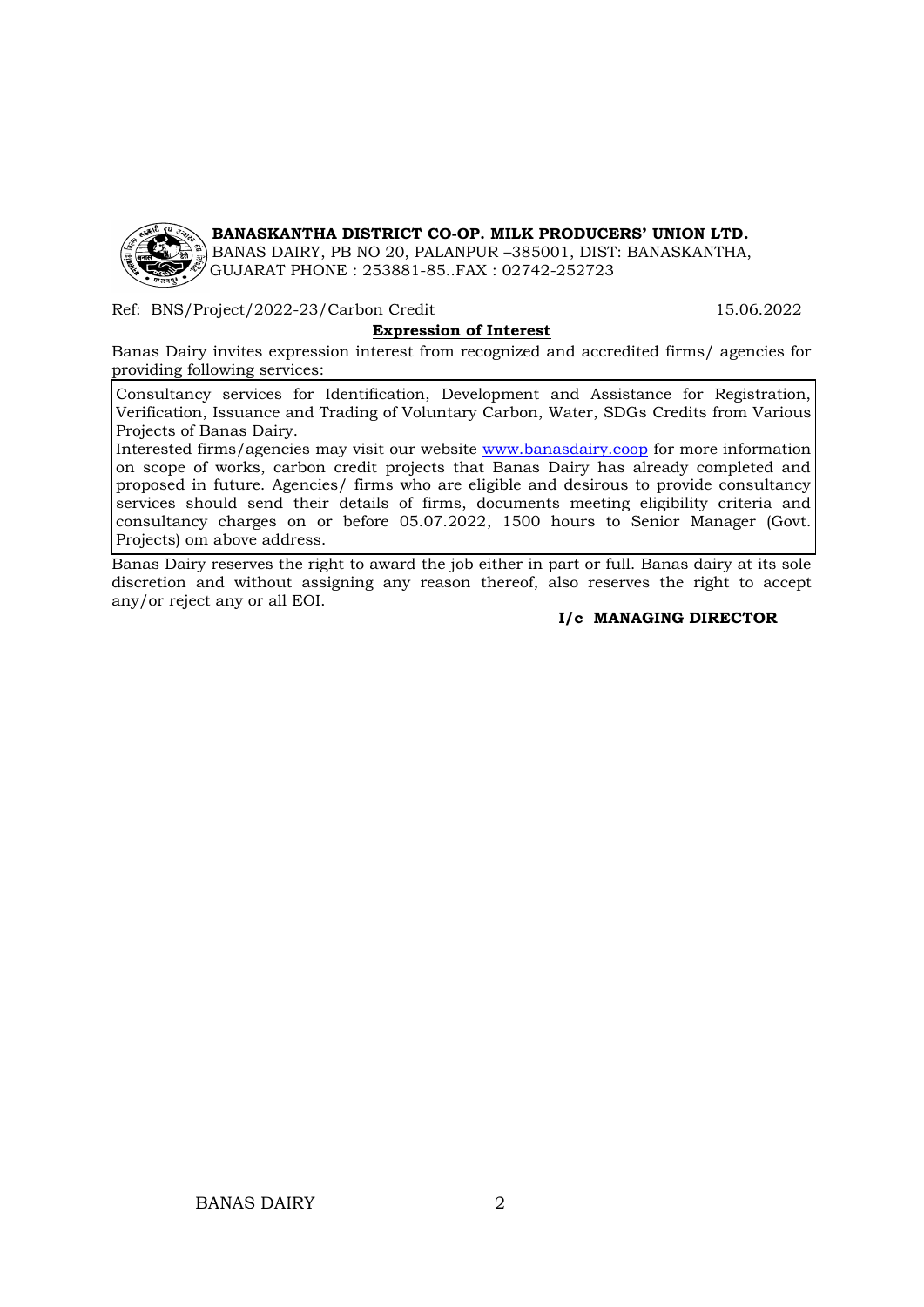## **Eligibility and Qualification Requirements**

The bidders must meet the following minimum qualification criteria:

- 1. The Bidder in the same name and style should be in the similar business for at least three financial years. In case of change of name of bidder by merger / acquisition / change in status, the bidder has to submit documentary evidences.
- 2. The Bidder should be profit making organization in the last three financial years i.e. 2019-20, 2020-21 and 2021-22 and copy of income tax return & audited profit and loss statement for these three years should be submitted.
- 3. Bidder annual average financial turnover in each of the last three financial years shall not be less than Rs. 50 Lakhs.
- 4. Bidders must have experience in Identification, Development and Assistance for Validation, Registration, Verification, Issuance and trading carbon credits projects for biomethanation and solar in the last five years.
- 5. Bidders with minimum of one national government, international government, or private company work experience of successfully trading carbon credits shall be prefer.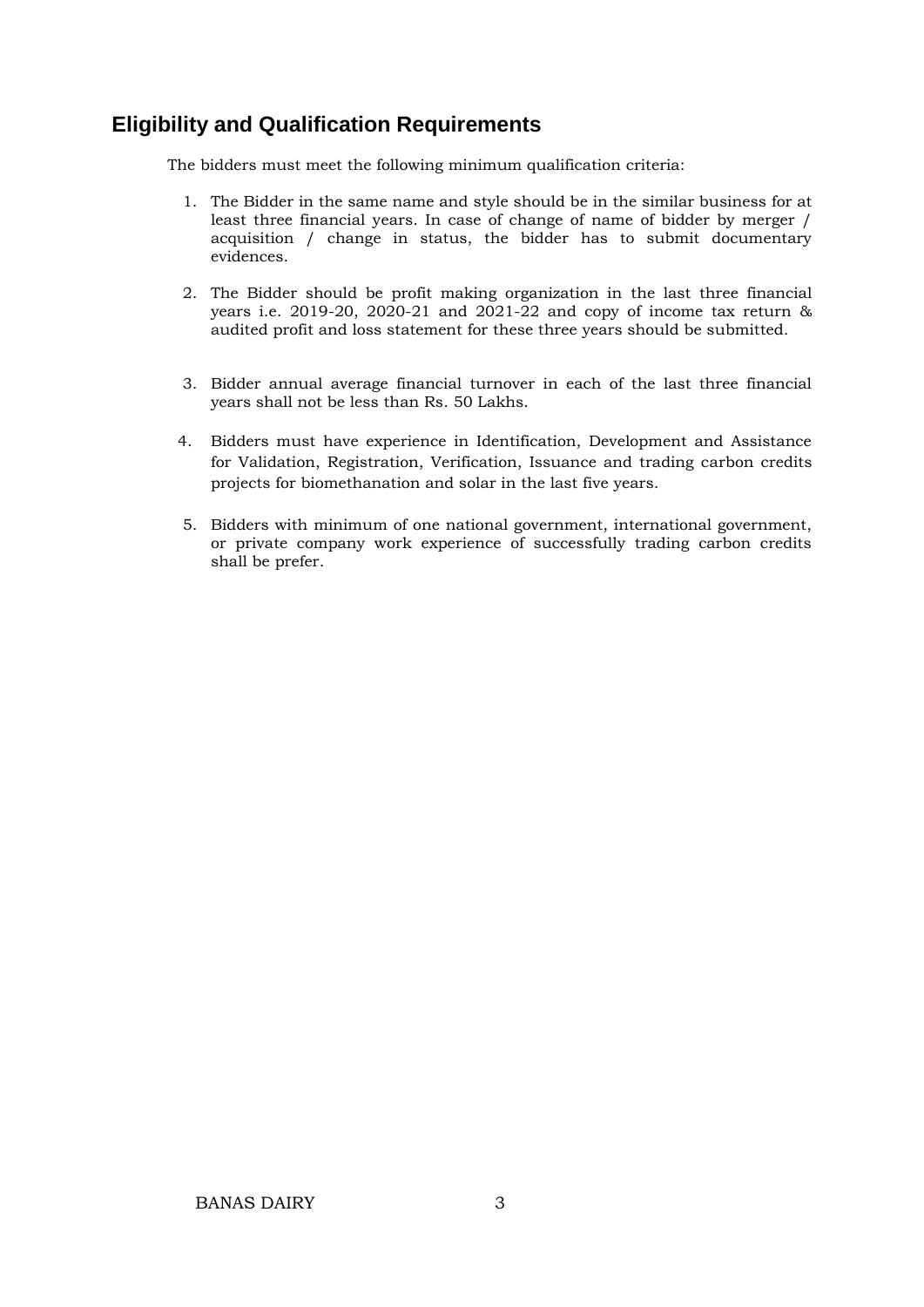## **1. Introduction of Banas Dairy**

Banaskantha District Cooperative Milk Producers' Union Ltd., Banas Dairy Palanpur is the largest Dairy Cooperative in Asia under *Amul – The Taste of India* Dairy Cooperatives. We are procuring raw milk from our Milk Producer Farmers of 1423 village level Dairy Cooperative Societies established in Banaskantha District. We have procured 90.58 lakhs litres of milk as One Day Peak in this year from 5 lakhs milk producer farmer families. Thus, we are farmers owned Organization.

Amul model is Dairy Development - 3-tier structure as primaries at Village Dairy Cooperative Societies, District level Processing Unit & State level Marketing Federation of Dairy Cooperatives in India. There are 19 District Milk Cooperative Unions in Gujarat under Amul Federation. All Milk & Milk Products manufactured at these District level Milk Coop. Unions are marketed by GCMMF-Anand under *AMUL - THE TATSTE OF INDIA* Brand name. We are the largest Dairy Cooperative contributing 30% in the State Federation as **AMUL**.

Banas Dairy in the last few years has taken various decisions to further improve the farmer's income and environmental benefit. Through this initiative, Banas Dairy has ventured into many projects like ETP-based biogas Plant, Tree plantation, installation of solar panels, multi-beneficial Gobar Gas Plant as BioCNG.

# **2. Requesting Expression of Interest**

Banaskantha District Cooperative Milk Producers' Union Ltd., Banas Dairy Palanpur has issued a notice inviting EOI of consultants for Identification, Development and Assistance for Validation, Registration, Verification, Issuance and Trading of Carbon, Water etc. carbon Credit Projects for Banas Dairy, Gujarat, India.

#### **The scope of work cover eligible project :**

- Renewable energy
- Compost formation project
- Bio-Mehtane Project
- Bio Fertilizer project
- Biogas project, Bio-CNG and waste water methane capture and use/flare
- Waste water treatments Project
- Urban/ Agro Forestry Project
- Rain water Harvesting
- Lakes, Lagoons, Aquifer, check dams, Bore Well Recharge Project
- Other eligible project.
- SDGs Activities at Banaskantha.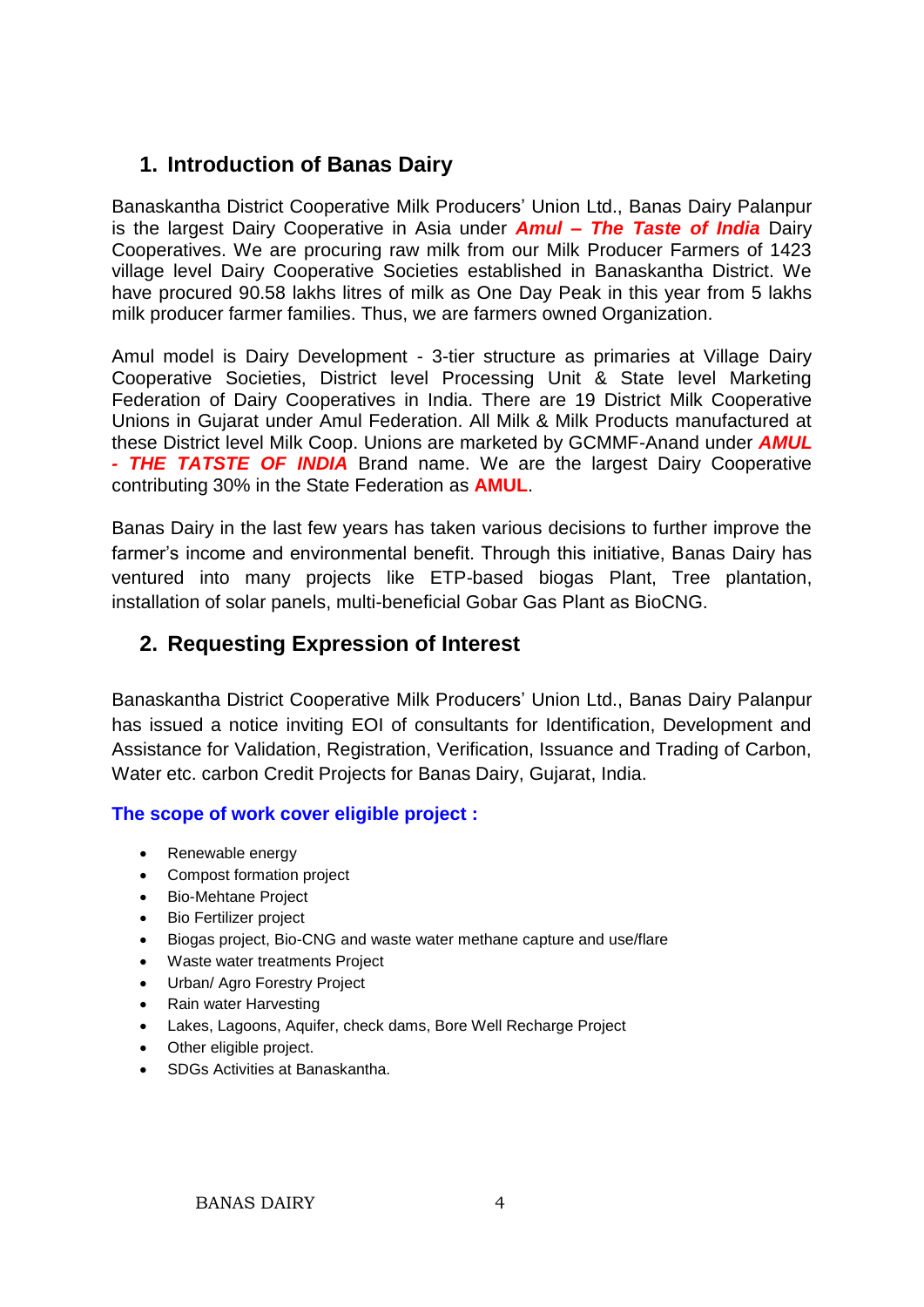Few Project details are as follow:

| <b>Project</b>              | Location                  | <b>Capacity</b>                  |
|-----------------------------|---------------------------|----------------------------------|
| <b>Bio-CNG Plant</b>        | Village: Dama Talk: Deesa | 2000 cum/day                     |
|                             | Banaskantha District.     |                                  |
| Solar Plant                 | Palanpur                  | 985.6 KWP                        |
| Solar Plant                 | Faridabad                 | 492.8 KWP                        |
| Solar Plant                 | Kanpur                    | 403.2 KWP                        |
| Solar Plant                 | Lucknow                   | 518.4 KWP                        |
| ETP based Biogas Plant      | Palanpur                  | Purification capacity: 300 m3/hr |
| <b>Tree Plantation work</b> | Banaskantha District      | 1,43,02,159 Nos.                 |

The main objective of Banas Dairy through this EOI is to avail the benefit account of Voluntary Carbon credits from the initiative projects done by Banas Dairy in favour of the environment conservation. The EOI intends to provide an opportunity to all potential agencies, consultants, and traders to showcase business cases related to carbon credits to provide details of their services offered on the desired scope.

# **A brief Description of the projects is as below**

## **3. Program Description a. Banas BioNG Plant -2000 Cum/day**

Hon. Prime Minister Shri. Narendra Modi Sir had directed to convert waste into wealth. Dairy can also do value addition in Cow Dung & generate energy. Gobar Gas Project also become new approach to get life time extra income from cattle dung, improving Environment through reducing methane emission & we shall get Organic Manure as output of the Gobar gas plant.

In this direction of Hon. Prime Minister Sir, Banas Dairy has decided to set up a pilot project of



Gobar gas manufacturing plant at Banaskantha near Deesa station and it is working successfully from last one and half year. The capacity of this plant is to take 40000 Kgs/day cow dung as intake and produce 2000 CUM/day raw bio gas which shall be purified. The purified gas quantity shall be approx. 800 Kg/Day. The purified gas shall be compressed to a pressure of 250 bar and filled in cylinder cascades for local dispensing in the vehicles operating on CNG.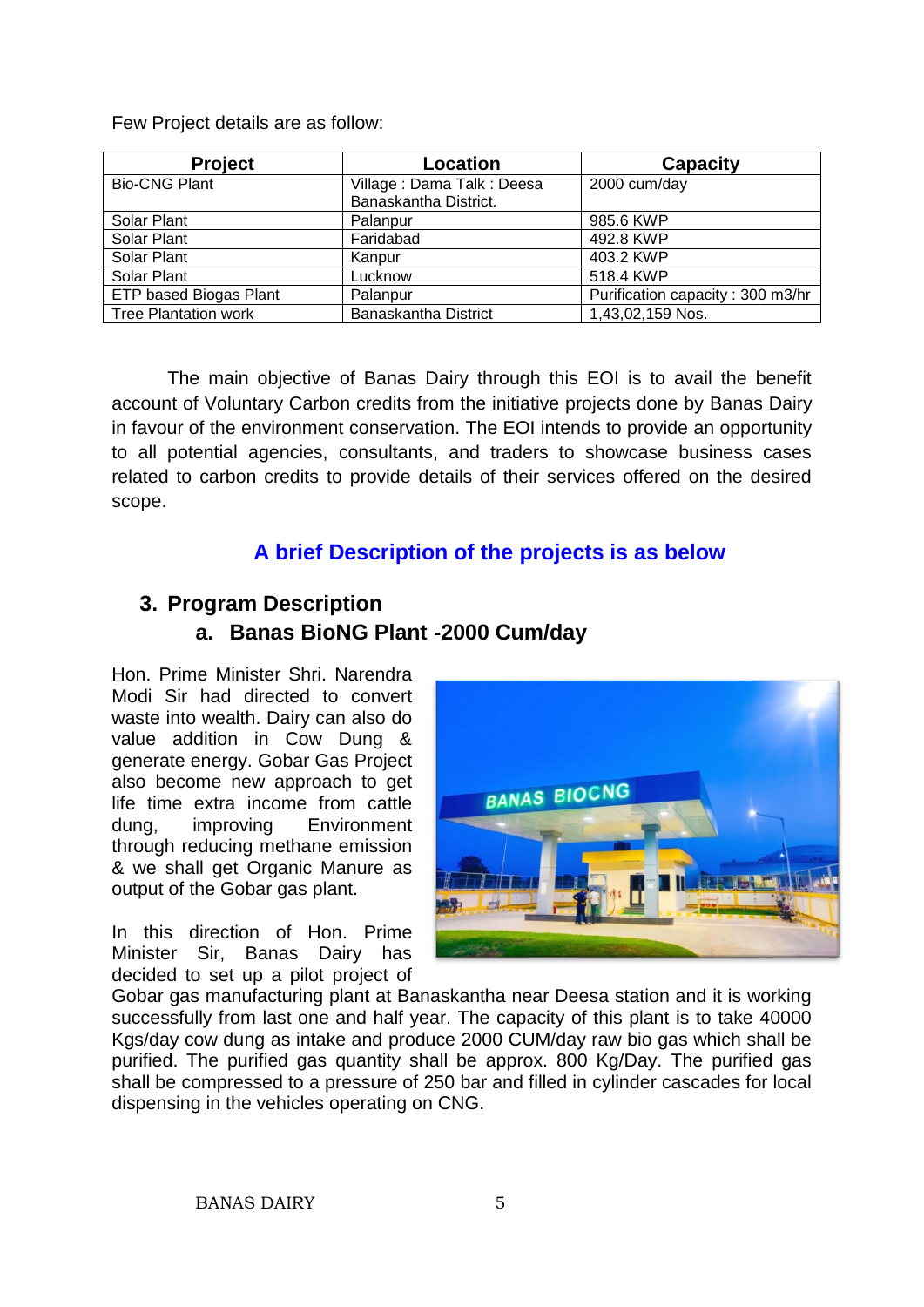# **b. ETP based biogas Plant – Palanpur and Sanadar**

Banas Dairy is handling huge amount of Milk of which equivalent amount of waste water generated. Banas Dairy has set up huge ETP plant whose capacity is 5100 m3. The inlet water COD is 3500 ppm to 4000 ppm. After proper treatment the COD of outlet water is about for 1.6 MLD ETP: 25 ppm & 3.5 MLD ETP: 80 ppm. The capacities of Anaerobic Digester are 1.6 MLD ETP - UASB: 3 Nos. x 1600 m3, 2800 m3: Sludge digester & In 3.5 MLD ETP: 2000 m3: Sludge Digester. The treated water is use in irrigation purpose and for gardening purpose.

While treating this wastewater in ETP plant, it generates a significant amount of Biogas, which was earlier being flared into the Atmosphere. But from 2017 dairy has install Gas purification plant from which purified gas is utilizing in boiler and canteen.



### **c. Solar power**

Banas Dairy has installed solar-based power system generating 1,000 KW electricity at it premises in Palanpur. Banas Dairy also install other solar plant at Faridabad, Kanpur and Lucknow Plant whose capacity are 492.8 KW, 403.2 KW and 518.4 KW respectively.



# **d. Tree Plantation work**

Afforestation is the establishment of a forest or stands of trees in an area where there was no previous tree cover. Afforestation is helped to fight against climate concerns. It is known to increase the soil quality and organic carbon levels into the soil, and avoid desertification. Banas dairy directly



BANAS DAIRY 6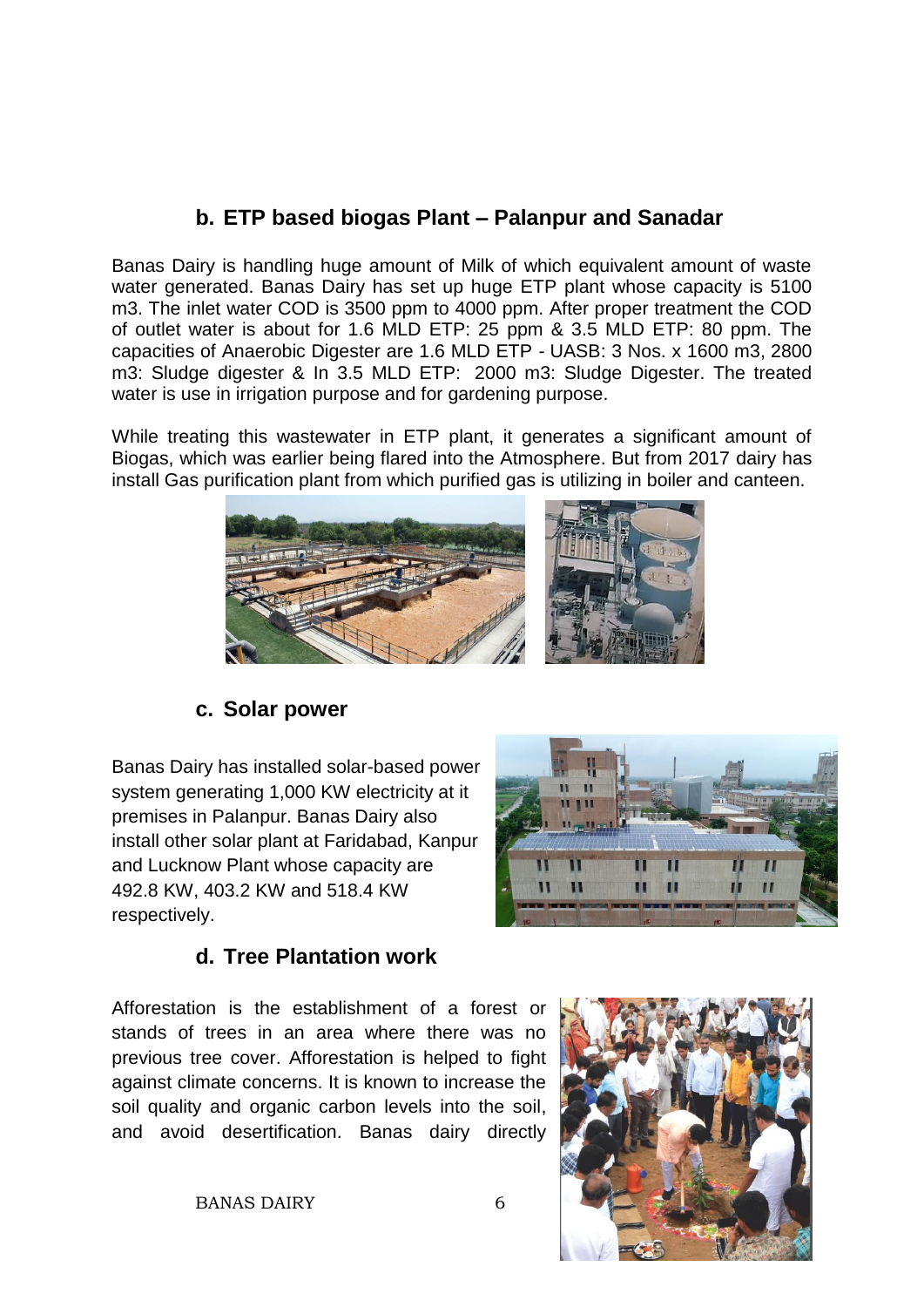engages in afforestation programs to make Banaskantha district –a green district, helping the environment, and our planet. The rate of net deforestation was substantially over the last decade in the greater Banaskantha district. Banas dairy aims to grow 10 million tree plants every year across a district.

### **e. Water conservation**

The groundwater level is low in the Banaskantha district, which is going down day by day. The district mainly depends on agriculture. The agriculture and animal husbandry business is more challenging due to water scarcity. To solve the water scarcity issue, Banas Dairy always advocates the importance of rainwater and its storage.

Banas Dairy actively working on various activities to make Banaskantha the



greenest district in India under the guidance of Banas Dairy's Chairman. The team selects various sites like lakes and deepens the rainwater catchment areas of the site. The Banas dairy carried out the deepening of **66 lakes** under Sujalam Sufalam Yojana of the government of Gujarat from April-May, 2021. Now we have decided to deepening **111 lakes** in villages of Banaskantha this year 2022. It is estimated that more than hundreds of crore litres of water will be stored across the lakes in the district. It will also raise the groundwater level by more than 1000 hectares of Banaskantha and Patan district, which helps the farmers in livelihood.

# **4. Format for submission of commercial offers:**

- Recognition and accreditation Details
- Scope of work
- Exclusion of work
- Estimated Calculation of Carbon Credit for each project
- Cost Implications
- Estimated Numbers of **CoU** and Revenue Generation out of it
- Support Required from Banas Dairy
- Payment terms
- Charges for Documentation, Verification, Project succession fee.
- Other, if any

BANAS DAIRY 7